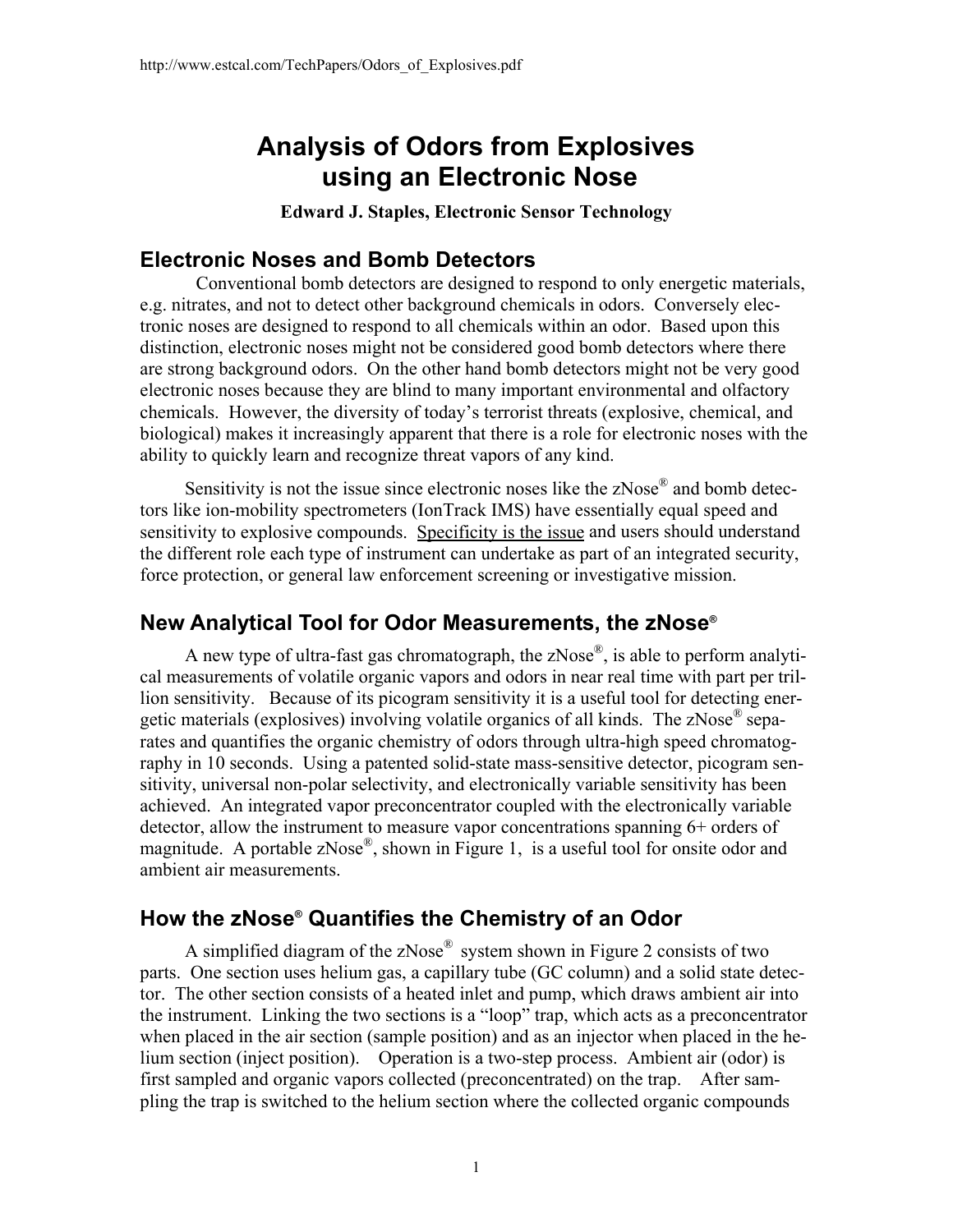

*Figure 1- zNose™ technology incorporated into 3 commercial instruments.* 

are injected into the helium flow. The organic compounds pass through a GC column with different velocities and exit the column at characteristic times. As they exit the column they are detected and quantified by a solid state detector.



*Figure 2- Simplified diagram of the zNose™ showing an air section on the right and a helium section on the left. A loop trap preconcentrates organics from ambient air in the sample position and injects them into the helium section when in the inject positron.* 

A high-speed gate array processor controls the processing of odor samples and includes electronic flow control, timing, electronic injection, and temperature control for the column, inlet, detector, and other parts of the instrument. The user interface can be a laptop computer or any remote computer using a wireless modem (1 mile range). A software program allows users to select appropriate measurement methods and to identify specific energetic compounds found in explosives from a library of Kovats indices.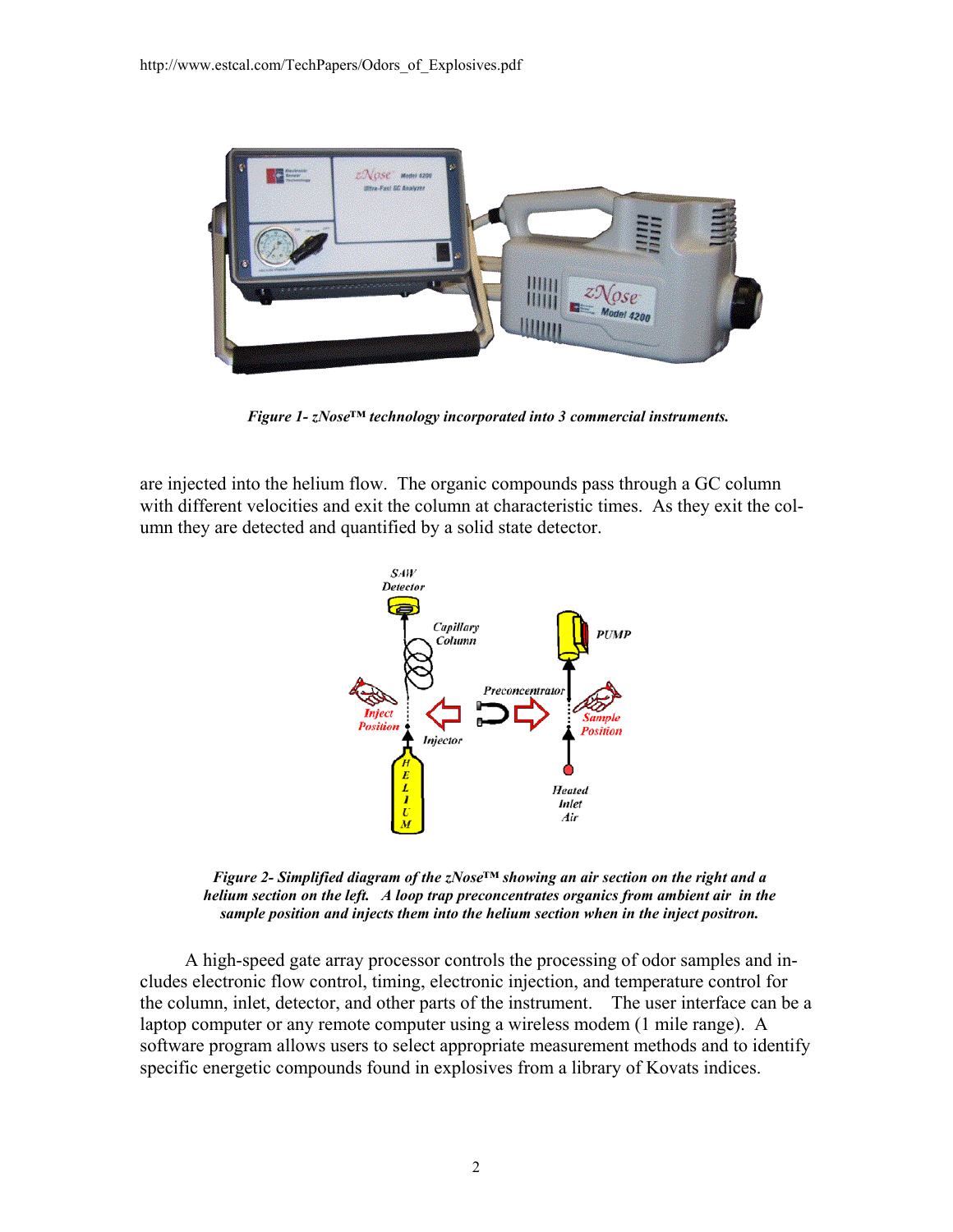### **Energetic Compounds**

The chemistry of explosives involves what are called energetic compounds because they readily decompose with shock or high temperature. Some important characteristics of six common energetic compounds found in explosives are listed in Table I.

| <b>Explosive CAS No.</b> |          | <b>Formula</b> | <b>Molecular Weight</b> | density | vapor pressure        | <b>Decompose</b> |
|--------------------------|----------|----------------|-------------------------|---------|-----------------------|------------------|
| <b>NG</b>                | 55-63-0  | C3H5N3O9       | 227.0872                | 1.6     | $4x10^{-3}$           | $120^{\circ}$ C  |
| <b>DNT</b>               | 121-14-2 | C7H6N2O4       | 182.1354                | 1.521   | $1.47 \times 10^{-4}$ | $300^{\circ}$ C  |
| <b>TNT</b>               | 118-96-7 | C7H5N3O6       | 227.133                 | 1.654   | $5.5x10^{-6}$         | $240^{\circ}$ C  |
| <b>PETN</b>              | 78-11-5  | C5H8N4O12      | 316.1378                | 1.77    | $1.2x10^{-8}$         | $141^{\circ}$ C  |
| <b>RDX</b>               | 121-82-4 | C3H6H6O6       | 222.117                 | 1.82    | $4.1x10^{-9}$         | $170^{\circ}$ C  |
| Tetryl                   | 479-45-8 | C7H5N5O6       | 287.1452                | 1.73    | $4x10^{-10}$          | $220^{\circ}$ C  |

*Table 1- Common Energetic Compounds found in Explosives* 

The molecular structures of the six compounds are shown in Figure 3. Structures can be open or closed (aromatic) and molecular weights are typically above 200. For detection purposes perhaps the most important characteristics are the vapor pressure and decomposition temperature. Low vapor pressure compounds tend to adhere to cool surfaces and require careful control of instrument temperatures. However, if temperatures are too high compounds like NG and PETN will decompose before they can be detected.



*Figure 3- Molecular structure of nitroglycerine (NG), dinitrotoulene (DNT), trinitrotoluene (TNT), Pentaerythritoltetranitrate (PETN), cyclotrimethylenetrinitramine (RDX), and trinitrophenyl-n-methylnitramine (Tetryl). Open structures (shown in red) are more likely to decompose compared with closed aromatic ring structures.* 

The lower vapor pressure of these compounds means there concentration in ambient air will also be low. If explosives are contained in an enclosure with cool surfaces the vapor concentration may be even lower than saturated values due to partitioning effects. The saturated equilibrium ambient air concentration of TNT, RDX, and PETN as a function of ambient temperature is shown in Figure 4. At room temperature there are approximately 100 picograms of TNT per milliliter available for detection. NG and DNT have even higher concentrations available for detection. However, PETN and RDX produce less than 1 picogram per milliliter and hence are much more difficult to detect as vapors. For these compounds it is easier to use a wipe to extract material from surfaces and then to thermally desorb the compounds as vapors into the detection system.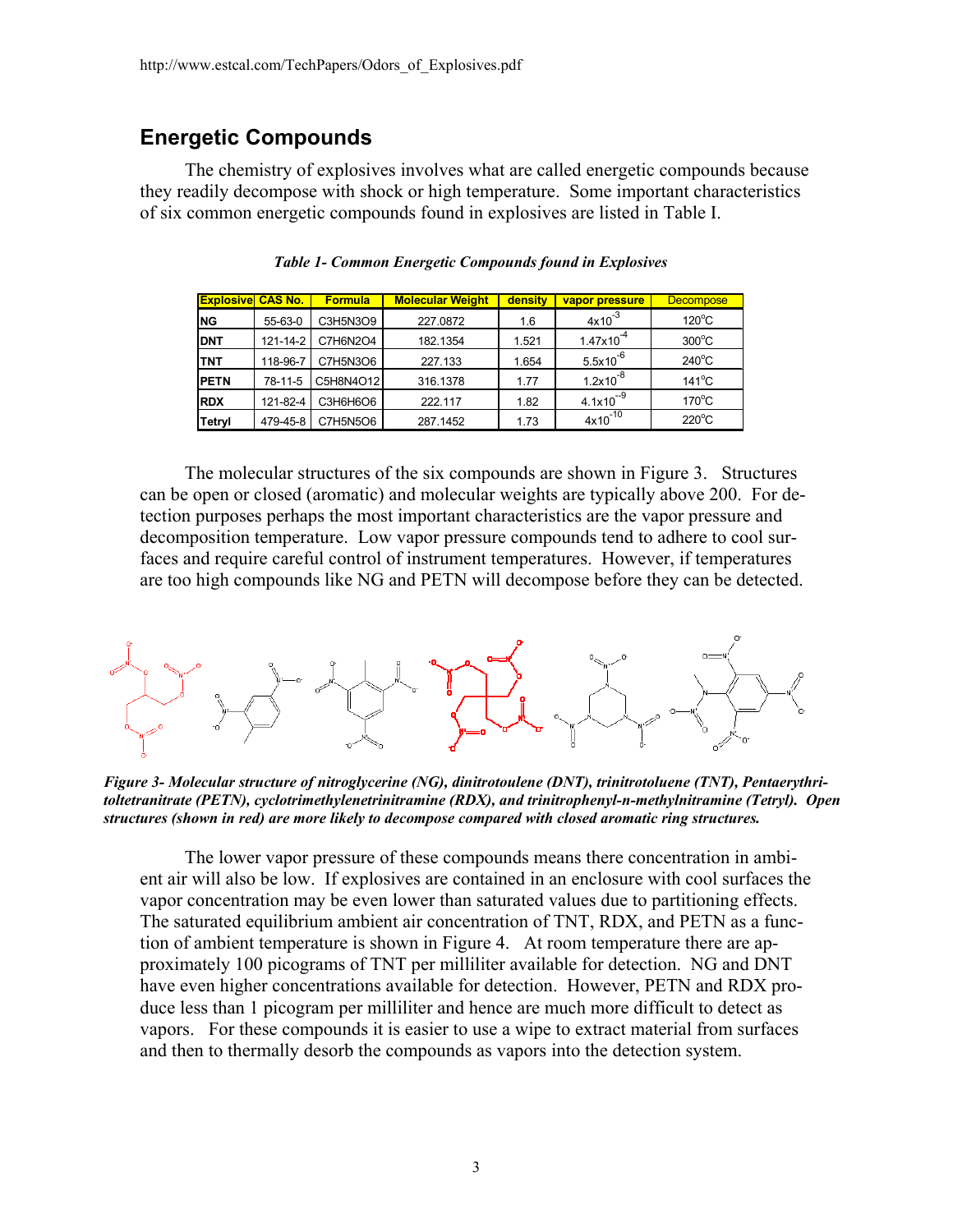

*Figure 4- Using the Antoine equation the equilibrium vapor concentration of energetic materials can be plotted as a function of ambient temperature.* 

#### **N-Alkane Odor Standards**

An odor standard of n-alkanes is used to calibrate not only sensitivity of the electronic nose but also it's specificity. Specificity is what allows the instrument to recognize known chemicals and/or chemical groups (odor signatures) and to deliver the appropriate alarms. The zNose® is an ultra-fast GC which separates and measures the concentration of the individual chemicals of an odor directly, typically in 10 seconds. Individual chemicals are recognized by their retention time relative to the retention times of linear chain alkanes. Tabulating the retention times and detector counts (cts) provides a quantitative measure of an odor's chemistry.

To calibrate the instrument requires only that a known amount of each alkane be introduced into the instrument. For alkane numbers above 14 (and explosive compounds) this is best done by the three step process depicted in Figure 5. A glass tube is attached to the inlet and a known amount of alkanes dissolved in methanol are injected. A short drying (step 2) removes the volatile solvent vapors but leaves the semi-volatile alkanes (or explosives) attached to the walls of the tube. The final step is to heat the tube to vaporize the semi-volatiles and then collect them in the preconcentrator trap of the zNose®.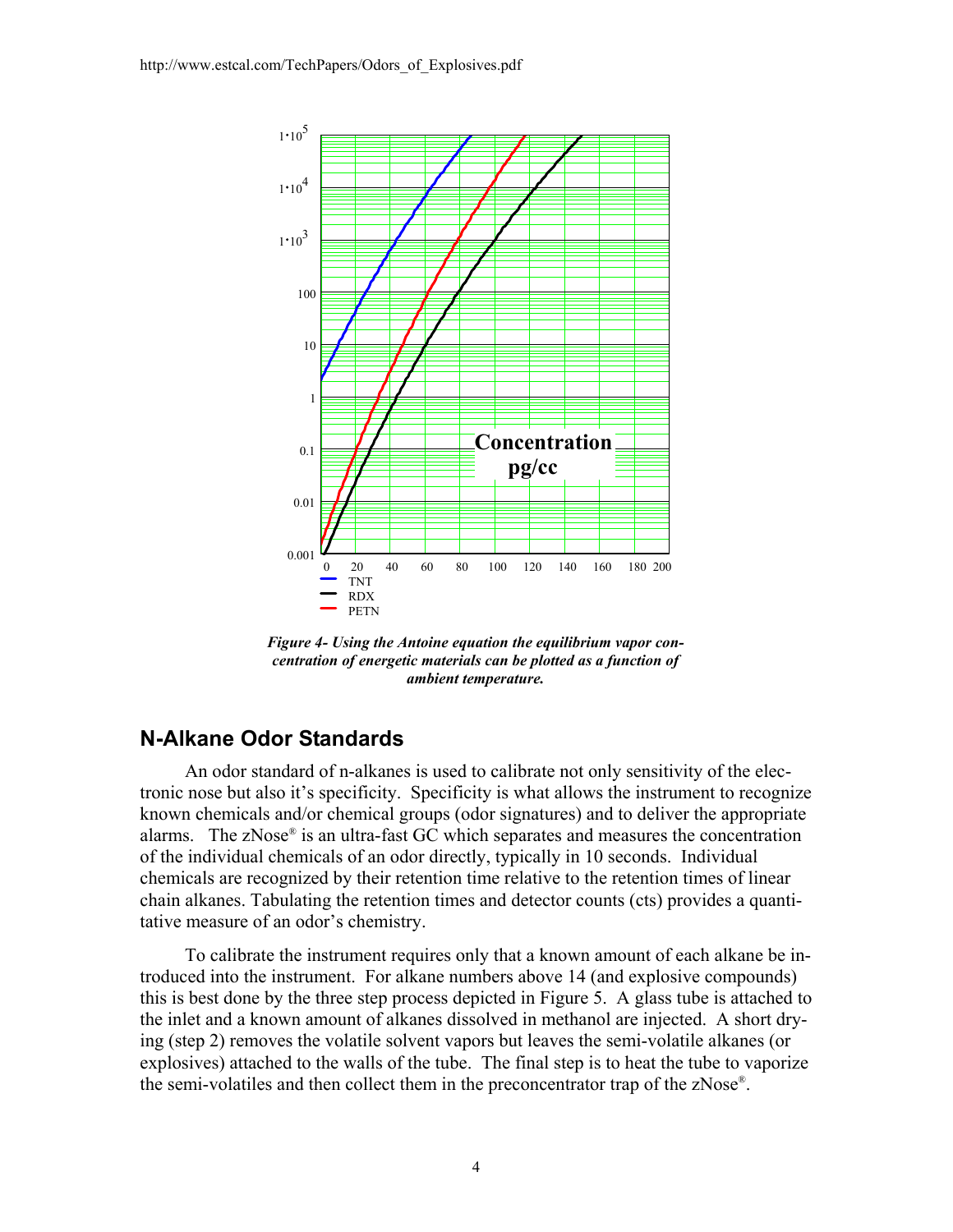

*Figure 5- Three step calibration process for semi-volatiles and explosives using the zNose™.* 

The retention time of chromatogram peaks are referenced then indexed to the retention time of a standard vapor mixture of linear chain n-alkanes. Shown in Figure 6 is the standard vapor response obtained using a calibration vapor containing C11 through C22 alkanes as well as DNT and TNT. Retention times are expressed as indices relative to the n-alkane peaks. DNT has an index of 1537 (between C15 and C16) and TNT has an index of 1707 (slightly above C17) in this chromatogram.



*Figure 6- Retention time calibration using n-alkane response C11 to C22. Peak retention times are listed as Kovates indices and concentration in counts except for where response factors are known.*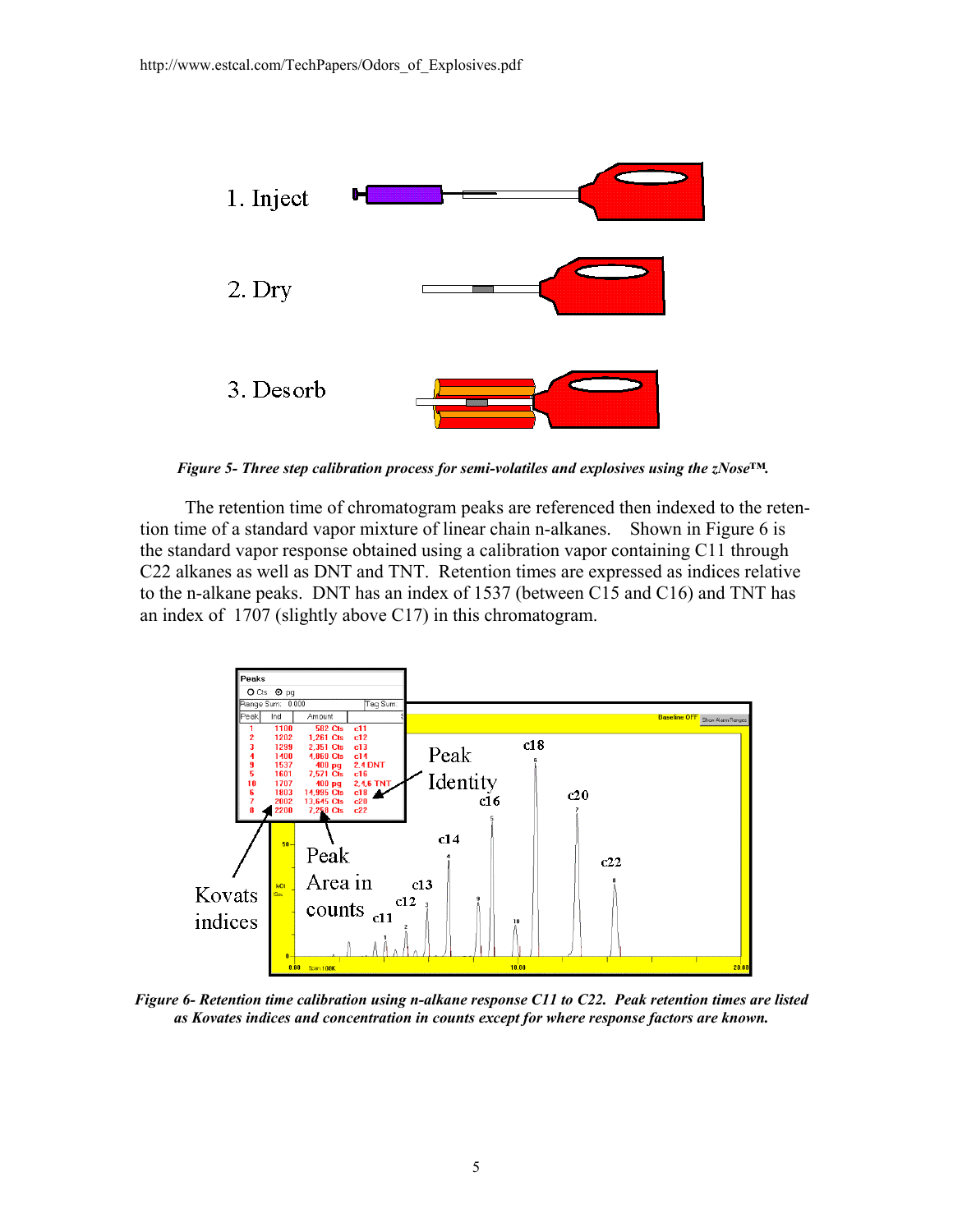### **Kovats Indices of Common Explosives**

The retention times and Kovats indices of energetic compounds were obtained by direct desorbtion with a methanol solution containing known concentrations and measuring the resulting odor chemistry with a zNose® as shown in Figure 7. The Kovats indices for each of the 6 common explosives are tabulated in Table 2.



*Figure 7- The retention time of a mixture containing common explosives like NG, DNT, TNT, PETN, RDX, and Tetryl were measured and compared to the retention time of N-alkane standard vapors. Peak identification windows are shown as red cross-hatched regions.* 

| <b>Explosive CAS No.</b> |                | <b>Formula</b>         | <b>Kovats Indices</b> |
|--------------------------|----------------|------------------------|-----------------------|
| $N$ G                    | 55-63-0        | C3H5N3O9               | 1356                  |
| <b>DNT</b>               | $121 - 14 - 2$ | $\overline{C7}$ H6N2O4 | 1537                  |
| <b>ITNT</b>              | 118-96-7       | C7H5N3O6               | 1704                  |
| <b>IPETN</b>             | 78-11-5        | C5H8N4O12              | 1791                  |
| <b>IRDX</b>              | 121-82-4       | C3H6H6O6               | 1870                  |
| <b>Tetryl</b>            | 479-45-8       | C7H5N5O6               | 2100                  |

*Table 2- Kovats Indices of Common Energetic Compounds*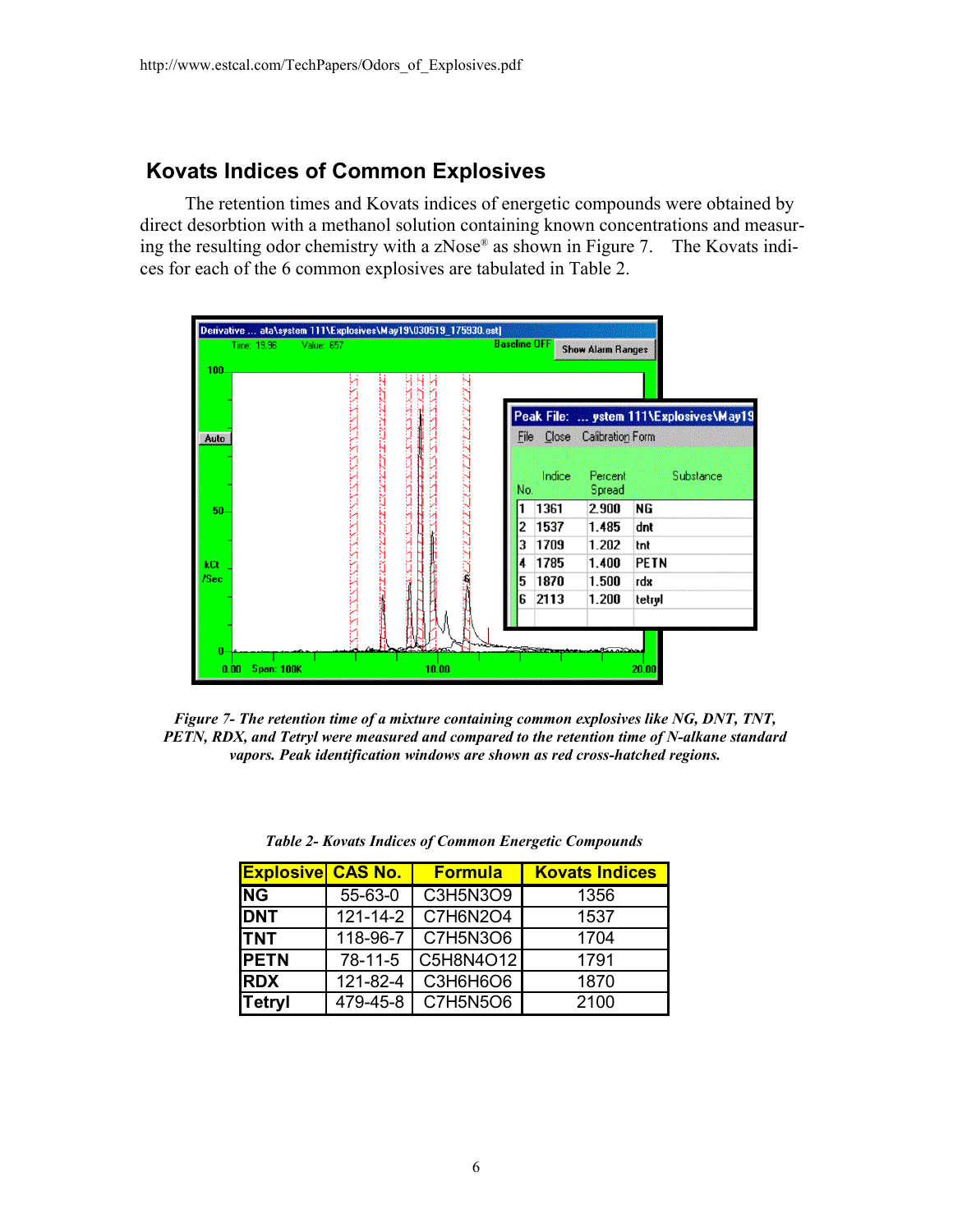### **Virtual Chemical Sensors with Alarms**

These indices, tabulated in Table 2, provide the basis for creating alarms or virtual sensors for each of the compounds. Because the retention times are relative to N-alkane vapors they are machine independent and only require knowledge of the N-alkane retention times to create a library of explosives which applies to all zNose® instruments.



Tabulated data listings as shown in Figure 8 are used to define retention times by index rather than retention time in seconds. Response factors of each sensor and alarm window width are also defined. Thus defined, chromatographic measurements are reduced to a simple user display of six virtual sensors for the common explosive compounds together

with their individual alarm levels.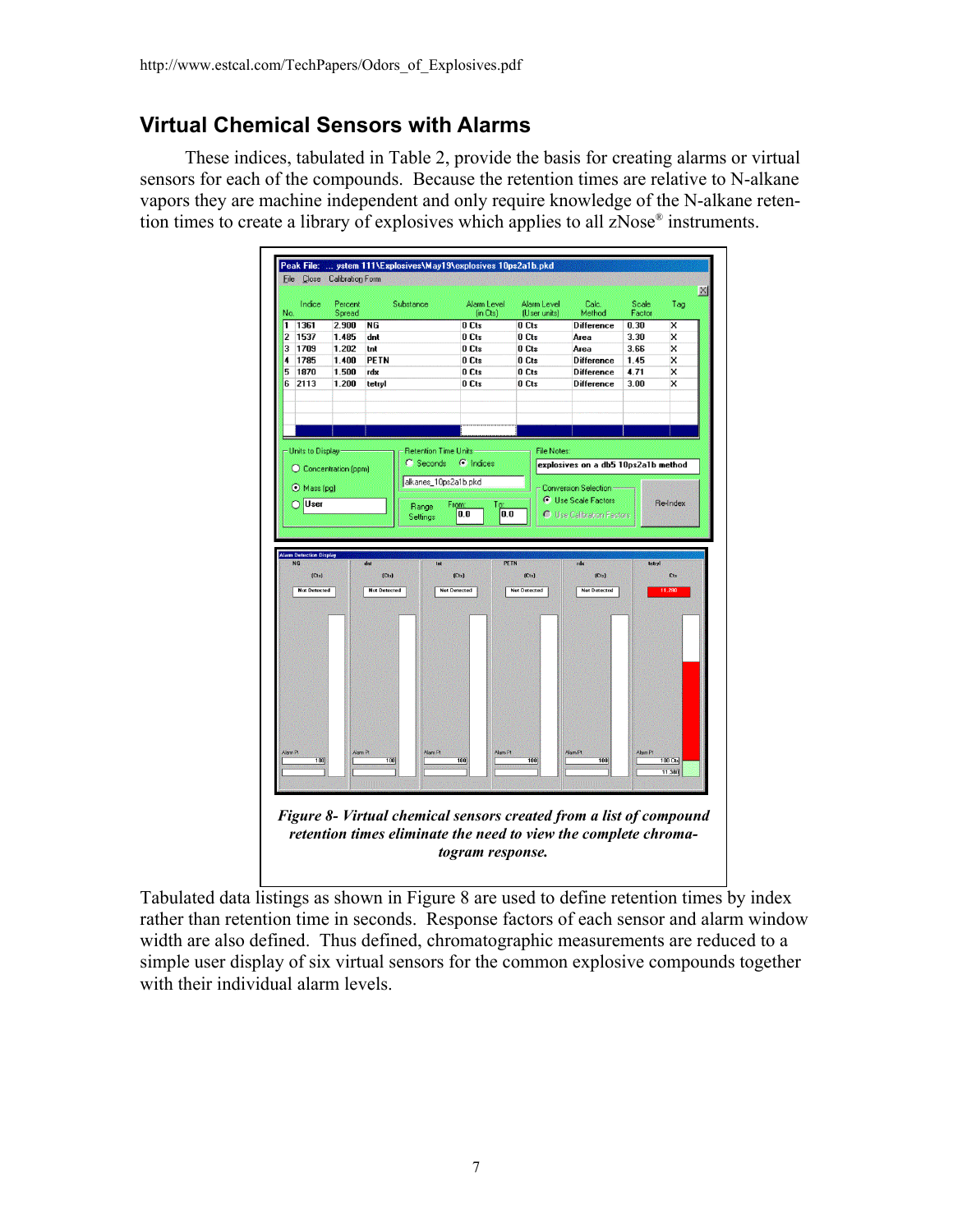### **Odor Chemical Libraries**

Computer processing of olfactory images quantifies the individual chemicals and allows the aggregate odor response to be recognized relative to a known odor standard e.g. n-alkanes. The Kovats Indices for known chemicals are stored in a library together with their odor description or perception. When an unknown odor is analyzed the retention time of peaks are converted to Kovats indices and clicking on individual peaks with a mouse pointer brings up the nearest library entry. The lookup process is illustrated in Figure 9 using the PETN 'peak' which has an index of 1776.



*Figure 9- Software showing chromatogram response and library identification using Kovats Indices for individual peaks.*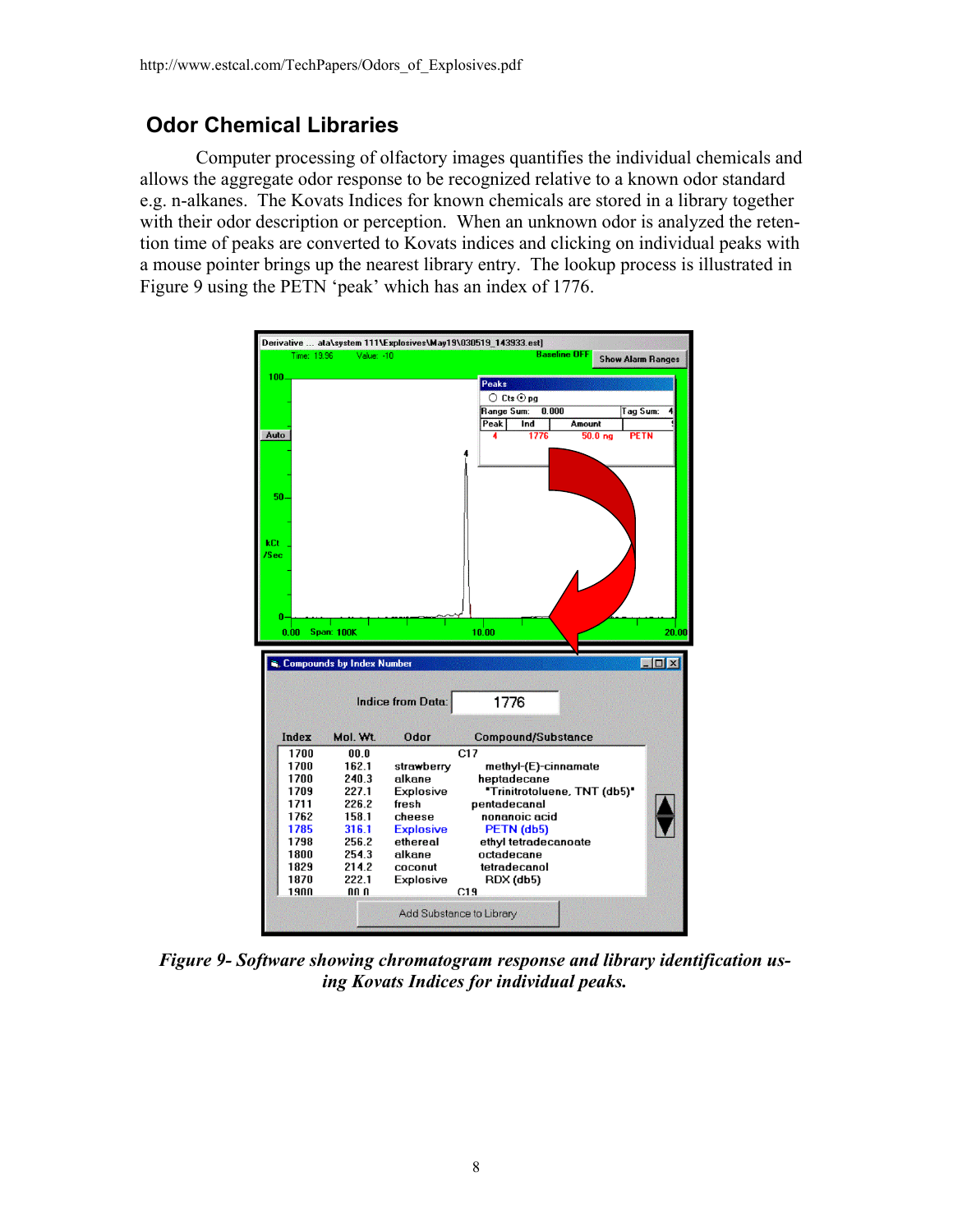### **Odors from Real World Explosives**

Two common explosive materials are Primacord and Detasheet. PETN is the explosive core of Primacord, where it develops a velocity rate of 21,000 feet per second. Detonating cord is insensitive to friction and ordinary shock, but may be exploded by rifle fire. It also detonates sympathetically with the detonation of an adjacent high explosive. Odors from Primacord thermostated at 80° C were tested and the organic compounds detected confirm the presence of only PETN as shown in Figure 10.



*Figure 10- Volatile organics in vapors from Detcord* 

Detasheet is a molded and flexible explosive consisting of RDX, PETN and plasticizing wax. Volatile organics vapors from Detasheet confirmed the presence of both as shown in Figure 11. RDX is usually used in mixtures with other explosives, oils, or waxes; it is rarely used alone. It has a high degree of stability in storage and is considered the most powerful and brisant of the military high explosives. Incorporated with other explosives or inert material, RDX forms the base for many common military explosives.



*Figure 10-Volatile organics in vapors from DetaSheet*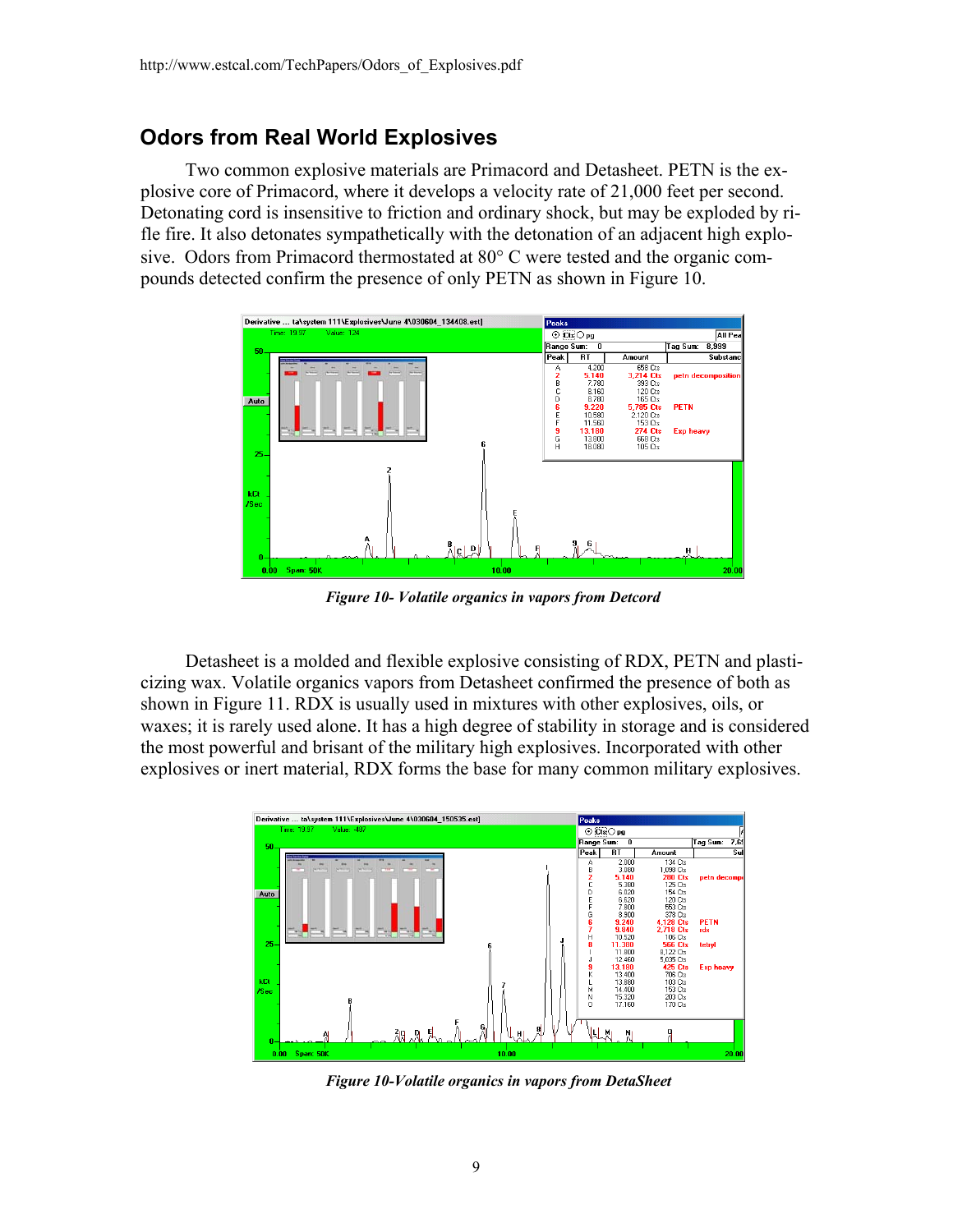C4 is another well known explosive consisting of RDX, other explosives, and plasticizers. It can be molded by hand for use in demolition work and packed by hand into shaped charge devices. The odor of C4 explosive, shown in Figure 9, contains of RDX, PETN, TNT, Tetryl and plasticizing wax. Even at room temperature RDX has a distinct odor consisting mainly of just one compound with an index of 1020.



*Figure 12- Chromatogram of odors from C4 showing tnt, petn, rdx, and other organic plasticizers.* 

In recent times with the restrictions placed upon conventional military explosives there has been an increase in the use of "home made" bomb materials. Perhaps none is more notorious that triacetone triperoxide (TATP). This crystalline materials can be produced from common acetone, peroxide, and citric acid, yet it has the explosive power of RDX. The most publicized account was that of Richard Reid, the shoe bomber, but TATP is often used by Hamas "human" bombers in Israel.

TATP is a relatively volatile explosive and readily produces vapors which can be detected. Shown in Figure 13 is a typical chromatogram comparison which establishes the Kovats index for



*Figure 11- Replicate chromatograms of n-alkanes and triacetone triperoxide (TATP) offset verically for comparison. TATP has a Kovats index of 1115.*